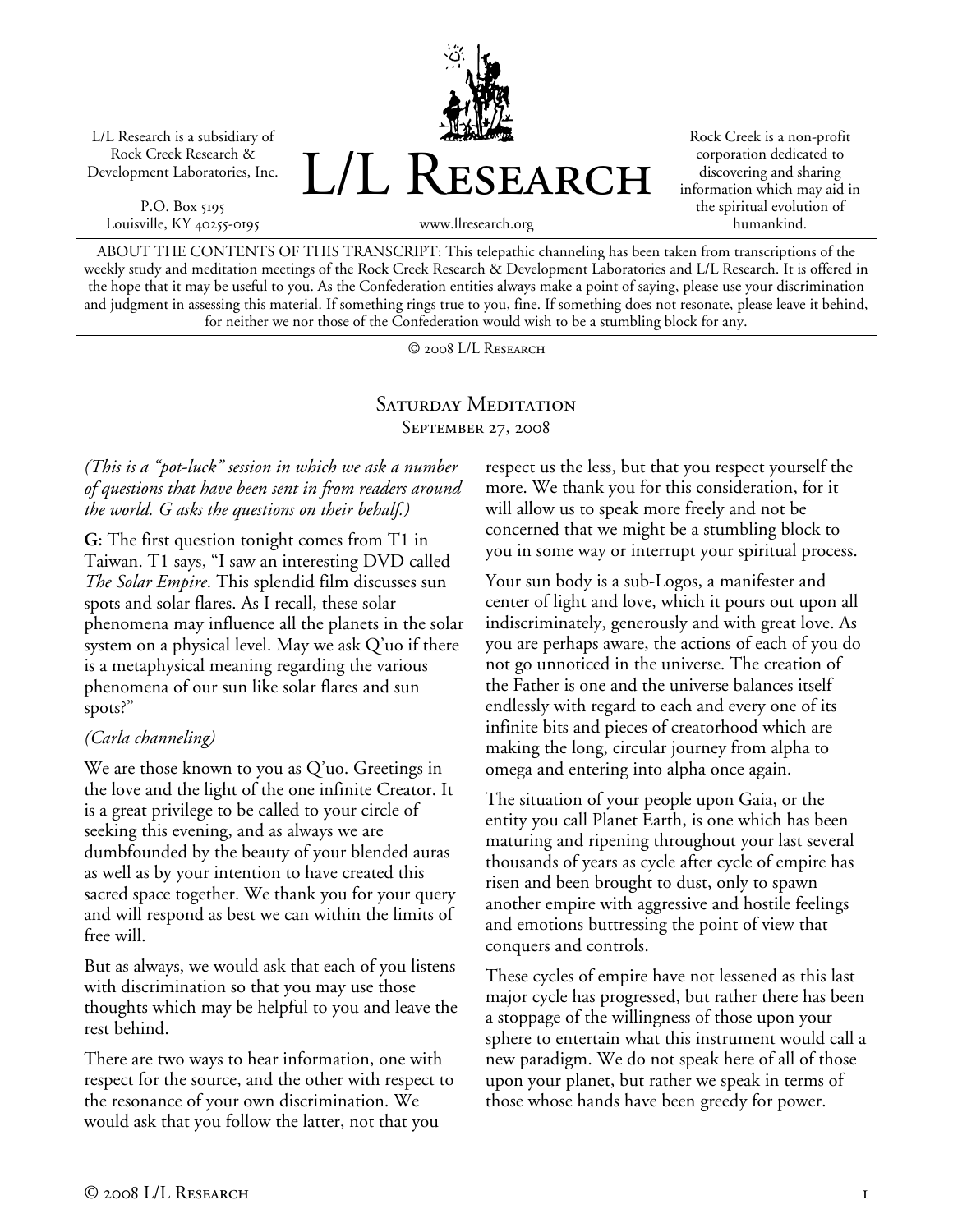Due to the natural tendency of those upon a certain path to incarnate in bunches, shall we say, you have before you now a large group of entities who have worked together, always fighting for position, but bearing enough amity towards each other to conspire to control the population of your planet and to bend all things to their will.

They have done this before. These entities have been faces at the banquet in Babylon, in Rome, in the Holy Roman Empire, in the Third Reich, and now. There are other cycles of service-to-self entities in other cultures and those who rode with Genghis Khan ride now within your eastern countries such as China, Korea, Japan, India and Pakistan, Israel and Syria. The list can go on.

This phenomenon, where entities who love power and who love control are seeking, whether consciously or unconsciously, to graduate in the service-to-self polarity are in charge, has mandated an acceleration of heat of a metaphysical type. And this heat winds itself down into the Earth, not so much in the physical Earth but in the energy body of the Earth, shall we say, causing the Earth to seek ever more diligently to balance herself. This has its effect not only upon the planet but also upon the sun which streams its light to bless the planet.

You may see these increased and severe solar flares and other sun phenomena as the sun's innocent and necessary balancing of its energy field in order that the highest and best possible outcome may be preserved for each and every entity upon Planet Earth. It is not an angry sun that is smiting those who have done wrongly. It is simply a living being which, in order to be in balance, must express the products of imbalance so that balance may be regained.

There is no question, my friends, but that you personally, all by yourself, can make a difference in this situation. Insofar as you have the ability to cease the war within you, more light is allowed into your environment and Planet Earth feels that lightening of consciousness and is deeply grateful. She is, in fact, most grateful each day as your group offers the Gaia Meditation and hopes for peace on Earth and peace in the hearts of humankind.

Therefore, we would say to the one known as T that there is not a metaphysical message, per se, in the increased solar flares, any more than there is a message in the increased incidence of extreme

weather which you are experiencing at this time. It is a benign and necessary means of adjusting and balancing the energy body of the planet and the energy body of the solar system.

Imagine what would happen within your own vehicle if one of your organs was amiss. Say, perhaps, that your lungs were heavily damaged and you were having difficulty breathing. This would impact your ability to think, your heart function, and many other functions of the body which depend upon the steady intake of oxygen.

Thusly, these are symptoms of a metaphysical illness, which we might describe as a fever which has overtaken humankind. We would simply ask each of you to do what you can to reduce the fever of your own life, your own thoughts, and your own heart and to turn always with utter faith and confidence to the holy sanctuary within your heart where the Creator is to be found in good weather or poor, metaphysically speaking or physically speaking.

We are those of Q'uo, and would ask the one known as G if he sees a follow-up to that query.

**G:** No follow-up, Q'uo.

We thank you, my brother. May we have the next question, please.

**G:** T asks what is the metaphysical difference between a solar system that orbits a single star and a solar system that orbits binary stars. Is there a possibility that this solar system we currently occupy will one day have a binary star?

We are those of Q'uo, and are aware of your query, my brother. There is, as far as we know, no metaphysical difference between a single-sun solar system and a double-sun solar system. The cause of binary solar systems is to be found in the laws of attraction, where two solar systems have been manifested and have blossomed in such a way that their energies begin to work together and in order to balance the power of the two suns, there is formed a relationship betwixt them so that there is a somewhat more complex system of influences, shall we say, of the kind that you are used to thinking of as astrological.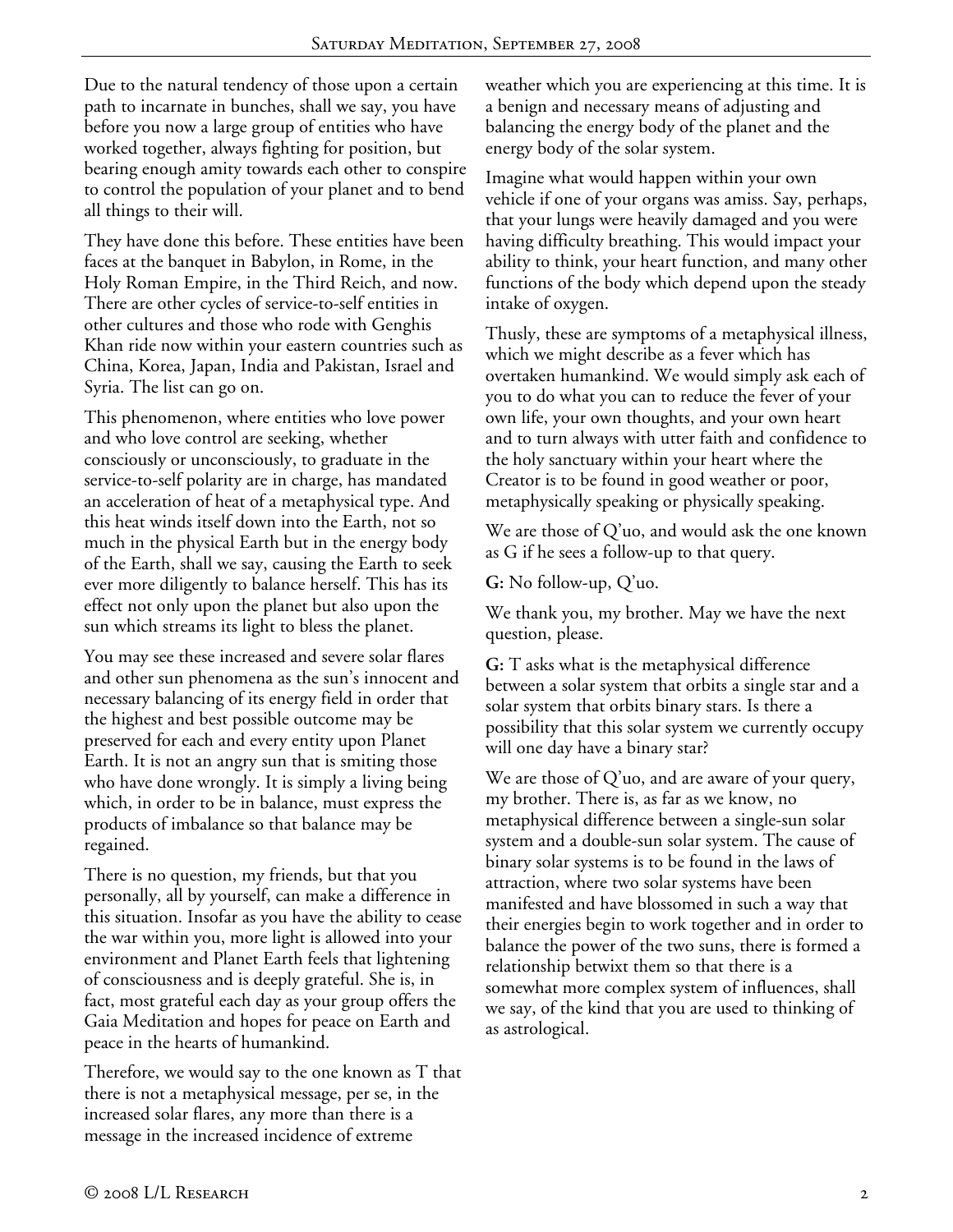Its nature has nothing to do with its relationship with the sub-sub-Logoi<sup>1</sup> that may enjoy incarnation beneath its rays of sunshine. There are times when the womb of a woman shall bring forth twins. There is no deeper meaning to that than to the fact of ineluctable<sup>2</sup> and inevitable consequences being caused by the conception being duple.

May we answer you further, my brother? We are those of Q'uo.

**G:** I have no follow-up on the previous question. T1 is very devoted to the study of your words, Q'uo, and will be very happy to receive your responses. I will move on to the next question. C writes: "While I read the Q'uo material I often feel very touched in my heart. During one meditation I heard those of Q'uo talk to me and say, "We are your distant future." I really want to know if those of Q'uo are connected with me in a deeper way."

We are those of  $Q'$ uo, and are aware of your query. The query has elements that would infringe upon the Law of Confusion<sup>3</sup> and so we shall content ourselves with observing that in many cases those entities who are drawn to the energies and the vibrations that underlie and surround the words that we offer through this instrument are what this instrument would call wanderers.

For a wanderer the Earth is indeed the home, the native land, and it is well to adopt it and embrace it fully. Yet, those who come from elsewhere, especially those who have incarnated in the latest wave of wanderers which we would call indigo children, even the adults, there is a distinct overlay of nearly hidden but discernable memory of a different time, a different place, and different conditions, where hearts were indeed undefended and where compassion held sway.

Each wanderer has relinquished any claim upon that long-ago and distant home that was elsewhere, in order that it may fully commit with zeal, honesty and integrity to the mission of lightening the consciousness of Planet Earth, one thought at a time, not changing others but simply working to change the self.

However, there are always friends from home who may stop by to say hello, and it can safely be said that many of those who listen to the words of the Ra group, the Hatonn group, and the Latwii group, that altogether make up the Q'uo group, will find friends and relations among those that speak.

May we ask if there is a further query, my brother?

**G:** Thank you Q'uo. The next question comes from T2. It begins with a Ra excerpt, followed by the question. Ra is talking about healing and Ra says "Infringement upon free will occurs in this circumstance only if the entity doing the working ascribes the authorship of this event to itself or its own skill. He who states that no working comes from it but only through it is not infringing upon free will." T2 asks, "Why is it that the free will of those witnessing the healing is protected when the healer does not claim authorship of the healing? Conversely, why is the free will of witnesses infringed upon by the healer who claims authorship?"

We are those of Q'uo, and are aware of your query, my brother. We thank you for the thoughtful query. The energy of healing is not a single thing or a simple thing. In its pure form, that is, the form in which the healer is an instrument of the divine allowing to flow through it the energies of the one infinite Creator, there is no possibility of infringement because of the fact that the transaction has nothing of action in it on the part of the healer, except for the healer to turn to the one infinite Creator and ask that it may be used.

When the healer is out of the way and the energy is coming through the healer, if the one who is supposedly to be healed does not wish healing, spirit will move away without a second thought. The healer in this circumstance functions as a catalyst. It creates an environment, without itself being changed, in which the one to be healed has the opportunity to choose a different default setting for its wellness. Insofar as the one to be healed chooses to take this opportunity, miracles may indeed happen. However, there has been no connection or contact, if you will, between the will of the healer and the will of the one to be healed.

 $\overline{a}$ 

<sup>&</sup>lt;sup>1</sup> In Confederation terminology, a sun is a sub-Logos and a person is a sub-sub-Logos. The Logos is the one original Thought of unconditional love.

 $2$  ineluctable: that which is incapable of being evaded; inescapable.

<sup>&</sup>lt;sup>3</sup> The Law of Confusion is another Confederation term for free will.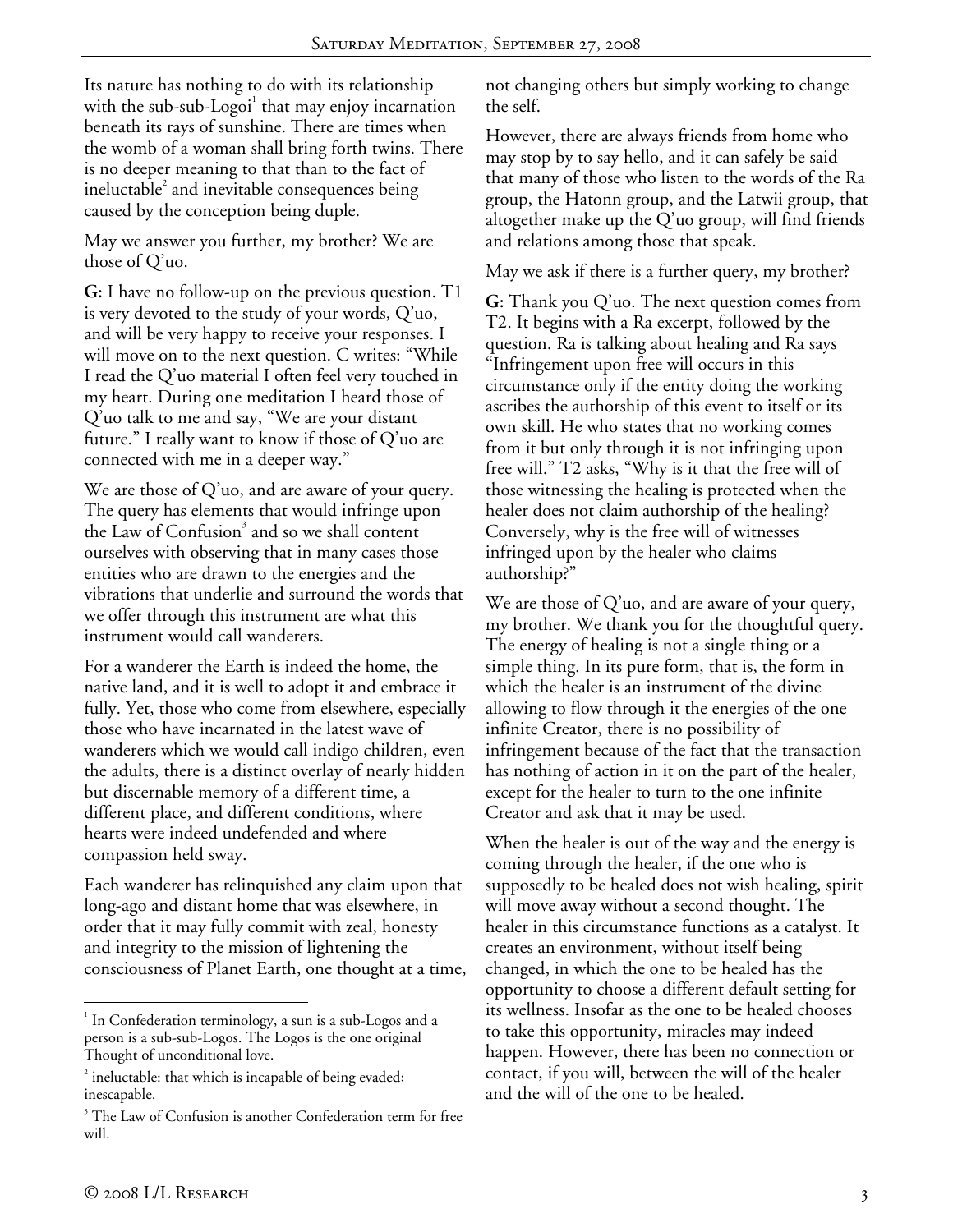It is as if one were to place a crystal in such a setting that it vibrated and radiated in a certain way because of the configuration of its crystalline structure. The radiation occurs. Whether or not it is used is entirely within the free will of the one to be healed, whether that free will is expressed consciously or unconsciously.

Conversely, if the healer believes that he is the one doing the healing, his will is involved and is in contact with the one to be healed. There is a perceived separation, therefore, between healer and healee, and this separation is less than the truth of wholeness. In this environment it is indeed possible to infringe upon the free will of the one to be healed, whether consciously or unconsciously realized upon the part of the one to be healed, simply because the will of the healer is involved. This has an almost inevitable tendency to shut the gate of intelligent infinity so that the healer is no longer springboarding from the green ray, moving through the gateway to intelligent infinity and opening that gateway, allowing the power to heal to come through that gateway and through the healer as an instrument. It is, instead, operating from the yellow ray.

The yellow ray is a powerful ray and [the healer's] will can be channeled very easily by one who has a powerful will to impinge upon other entities. That will of the healer may well be to do good, to serve the Creator and to serve the fellow man or woman that is standing before him asking to be healed. Nevertheless, he now has a personal dynamic between his yellow ray and the will of the other entity, from whatever chakra that other entity is expressing its will. This means that the healing is a human transfer. The healer pushes wellness into the energy body of the one to be healed. Frequently, such healers are very effective in the short term.

The laying on of hands is often very powerful with such healers. There may be an immediate healing or that which seems to be an immediate improvement. The hallmark of such healings is, however, that they will wear off and will simply be combed out of the aura of the one to be healed by time and attrition, so that in the end the energy simply stops being effective.

That same healer can repeat the healing again and again and achieve results each time. Nevertheless, it does not have the characteristics of that movement

through the gateway of intelligent infinity which produces the environment of healing while preserving completely the free will of the one to be healed.

May we answer you further, my brother? We are those of Q'uo.

**G:** Thank you for that response, Q'uo. The next question is a quick one. It comes from A, from Scandinavia. A asks, "I believe I am a wanderer, extra-terrestrial in origin. Can you confirm this?"

We are those of Q'uo, and we are indeed able to confirm this for the one known as A.

### *(Pause)*

We are those of Q'uo. Is there another query at this time?

**G:** Yes, Q'uo, thank you. This next query comes from T3. T3 asks, "Is it likely that this timeframe of December 21, 2012, give or take, will be delayed by an increase in positive polarity? And if delayed, is the length of delay likely to be negligible?"

We are those of Q'uo, and are aware of your query. There are two layers to that query and we would answer both of them. Firstly, in terms of the planetary situation, there is no variance possible in the turning of the age. It is a mathematical, geometrical design that works like a clock. When the age is done, another age moves in and this is what is occurring with Planet Earth at this time. This will indeed occur, as you say, in 2011, 2012, in that vicinity. We would be delighted to be completely accurate but although the mathematics of Planet Earth turn to a specific date of December 21, 2012, there are metaphysical corrections to be made to the Earthly mathematics which indicate that the clock will turn somewhat before that, somewhere in the summer preceding the winter solstice of 2012.

Be that as it may, this is only one layer of our answer. What impacts the questioner, and all of those upon Planet Earth, far more is the harvest that is occurring concomitantly with this turning of the age. The harvest has already begun. It began in your year 1987 in that period called "Harmonic Convergence."<sup>4</sup> Entities began being harvested when

 $\overline{a}$ <sup>4</sup> To look further into this topic, here is a good web site with which to start:

http://en.wikipedia.org/wiki/Harmonic\_Convergence.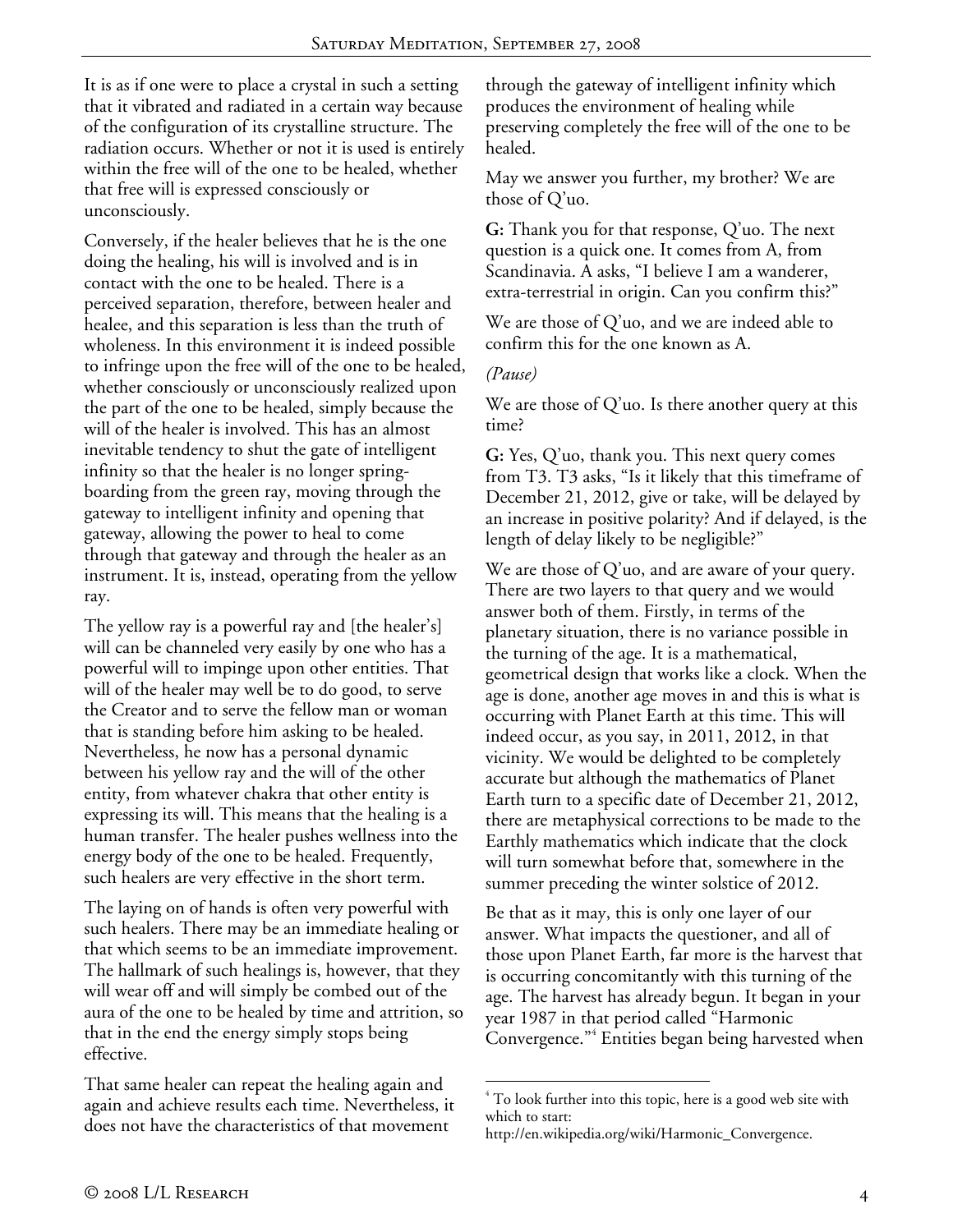they died from the physical at that time. All were offered the steps of light. Many of those you now call "Indigo Children" are those who have graduated from Planet Earth in the positive sense, have now gone on to acquaint themselves with their new fourth-density homes and have asked for permission to return to third density as wanderers.

The concern here is duple. Firstly, the wanderers wish to lighten the consciousness of the planet that there may be the largest possible harvest upon Planet Earth at this time. They are aware, once they have entered fourth density and have been able to look at the situation from a larger point of view, that one person can make a difference by the way he thinks and by the way he lives. So they have given up their newly won fourth-density living to come back to what this instrument would call "spiritual boot camp" in order to get into the thick of the fray and, in the heart of disharmony, create harmony; in the heart of fear, create love; in the heart of judgment, create compassion.

There is another powerful motive for such entities to return to third-density Planet Earth, and that is the love and concern that they feel for Gaia, Planet Earth herself. There is much restitution that can be made: trees planted, wastes cleansed, habits changed, so that the earth begins to thrive and people begin to live with the earth instead of on the earth. These motives are powerful in bringing many new wanderers to Planet Earth.

As wanderers have come in to Planet Earth for incarnation, and as the population of the planet from whatever source has slowly begun to hunger and thirst for the new paradigm of love and understanding, the Earth has been able to take hold and to respond to this lightening that is ongoing. It is easy to look at the many extreme weather problems that your globe has been experiencing and cry doom, but we would suggest to you that these frequent catastrophes are a very good sign. They are the sign that Planet Earth has regained enough strength to do the balancing that she must do in order to absorb and eliminate this aggressive and hostile energy that has been pumped into her for so long, in stages, rather than all at once.

You will notice that the magnetic change that needed to be made has not been made by a pole shift, but rather has been made by small increments and even now, magnetic north, as this instrument

would call it, is almost precisely at the place it needs to be in order to welcome fourth density.

Thusly, we may say that indeed, in terms of the harvesting being prolonged past 2012, this was always a possibility if a pole shift did not have to occur, and it is now a near certainty, since the lightening of the planet has continued to take place, mostly unnoticeably and beneath the radar of politics and the larger consciousness of the society as a whole.

However, when one pulls the attention away from the news, which focuses upon those in power and those who have caused destruction and points it at the home front, at friends and neighbors and the local situation, we would suggest that you can find good things happening everywhere, people caring for and loving each other and reaching out to each other in kindness and compassion.

This means that each who is hearing these words or who may read them shall undoubtedly be able to live their incarnation through and be, at the end of it, invited to walk those steps of light that the harvest times offer to souls who seek the one infinite Creator.

May we answer you further my brother? We are those of Q'uo.

**G:** Thank you Q'uo. The next question comes from J. J asks, "A well-known psychic has suggested that 99.9% of the time, Multiple Personality Disorder has to do with 'bleed-throughs' of past life memories/personalities. The traumatized child compartmentalizes parts of their current personality or different past-life personalities. Is this true? And could you offer any insight into this situation?"

We are those of Q'uo, and are aware of your query. We would find it impossible to generalize in this particular question and say that it is usually a bleedthrough memory from a past life or it is not a bleedthrough memory from a past life. It is unknown.

The human psyche is a delicately balanced mechanism. It is certainly true in each case that the compartmentalism of personality takes place because there have been insults offered to body, mind or spirit that have been so egregious that they cannot be borne. They cannot be looked at face to face. And so they must be tucked away so that the organism as a whole can survive.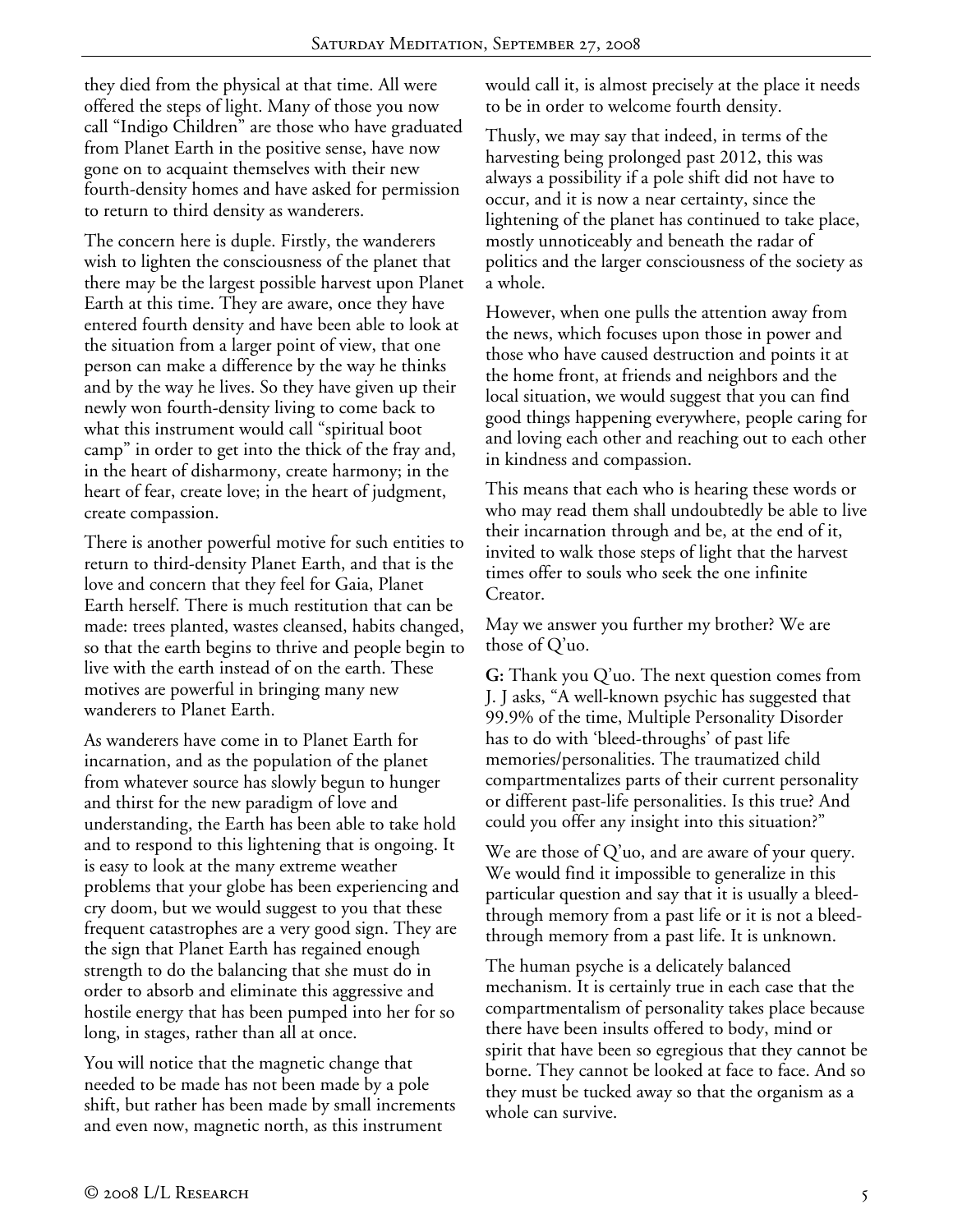In some cases, this process takes place from the inside out; that is, from within the personality of the being which has brought this conundrum with it into incarnation for the precise purpose of working it through.

In other cases, the personality of a parental figure or a guardian figure or some other figure which has offered such insult and grievous injury to the entity becomes part of that compartmentalization process and in those cases, the source of alternative personalities tends to be a dynamic between the abuser and the abused, so that there may be, in some cases, four or five or six personalities that come forth which are attempting to express a certain phase of the dynamics of the abuse involved that have springboarded the entity into compartmentalizing its personality.

In the former case it is more likely that some use might be made of some karmically central previous past-life event or relationship, this redounding<sup>5</sup> to the present life and expressing in such a way that the entity works upon the self in a way that is quite unorthodox in terms of what this instrument would call normal or mentally healthy living.

Nevertheless, when such a pattern exists, it exists on purpose, not as a punishment or as a mistake. Rather, the entity has chosen a particularly difficult incarnative experience because, from the standpoint of the self before incarnation, it saw that in the very …

# *(Side one of tape ends.)*

# *(Carla channeling)*

… of Planet Earth there would be a vastly shortened period necessary in order to achieve a rebooting and rebalancing of the soul's essence in a very helpful way. However, it is possible in either of those two types of split personality that such an alternative personality may be echoing a past-life experience or relationship. It is simply a case-by-case determination and it certainly is not true, in our opinion, that it is always having to do with a past life. In many cases the present life and its abuses are more than enough catalyst to produce this particular configuration of mind.

It is, however, to be noted that in the larger sense all present-day relationships undoubtedly have their roots in past lives. Those who have incarnation upon Earth today have incarnated time and time again, moving within a certain group of souls who, through many lifetimes, have had many different relationships with each other.

Therefore, the question becomes moot because even if everything within the configuration of split mind comes from this incarnation and this abuse, there is the background within each soul essence of all of the connections which have existed before and of all of the patterns of relationship and connection that have been experienced and explored by those within relationship.

In the end, it is perhaps more helpful metaphysically speaking, not psychologically speaking—to consider all cases of split personality as taking place within the self, with the other personalities being seen as portions of the shadow side of self that have become swollen out of place, so that they have escaped the comfortable location within the self of that shadow side and have acted out into the daylight consciousness of an entity.

If one looks at it that way, just as one may look at a dream as each character in the dream being part of the self, it is perhaps less understandable in an intellectual or logical way but more easy to work with in terms of forgiving the self, forgiving the alternative self, forgiving the entire situation and moving through a healing and balancing process.

May we answer you further, my brother?

**G:** No, thank you, Q'uo. The next question comes from J, from the Netherlands. He writes, "It seems that our awareness in the incarnation we happen to be living is isolated. We have no awareness of our past incarnations and no awareness of future incarnations. What good is it to be separated from the knowledge of our other incarnations? Also, how does learning from one incarnation carry over to the next?"

We are those of Q'uo, and are aware of your question, my brother. First of all, the reason for the veil of forgetting is that it is only within the innocence of unknowing that one may choose one's path in utter free will. There were third densities in which more knowledge of past and future was included in the template of the human

-

<sup>&</sup>lt;sup>5</sup> redound: to come back or reflect upon a person as to honor or disgrace.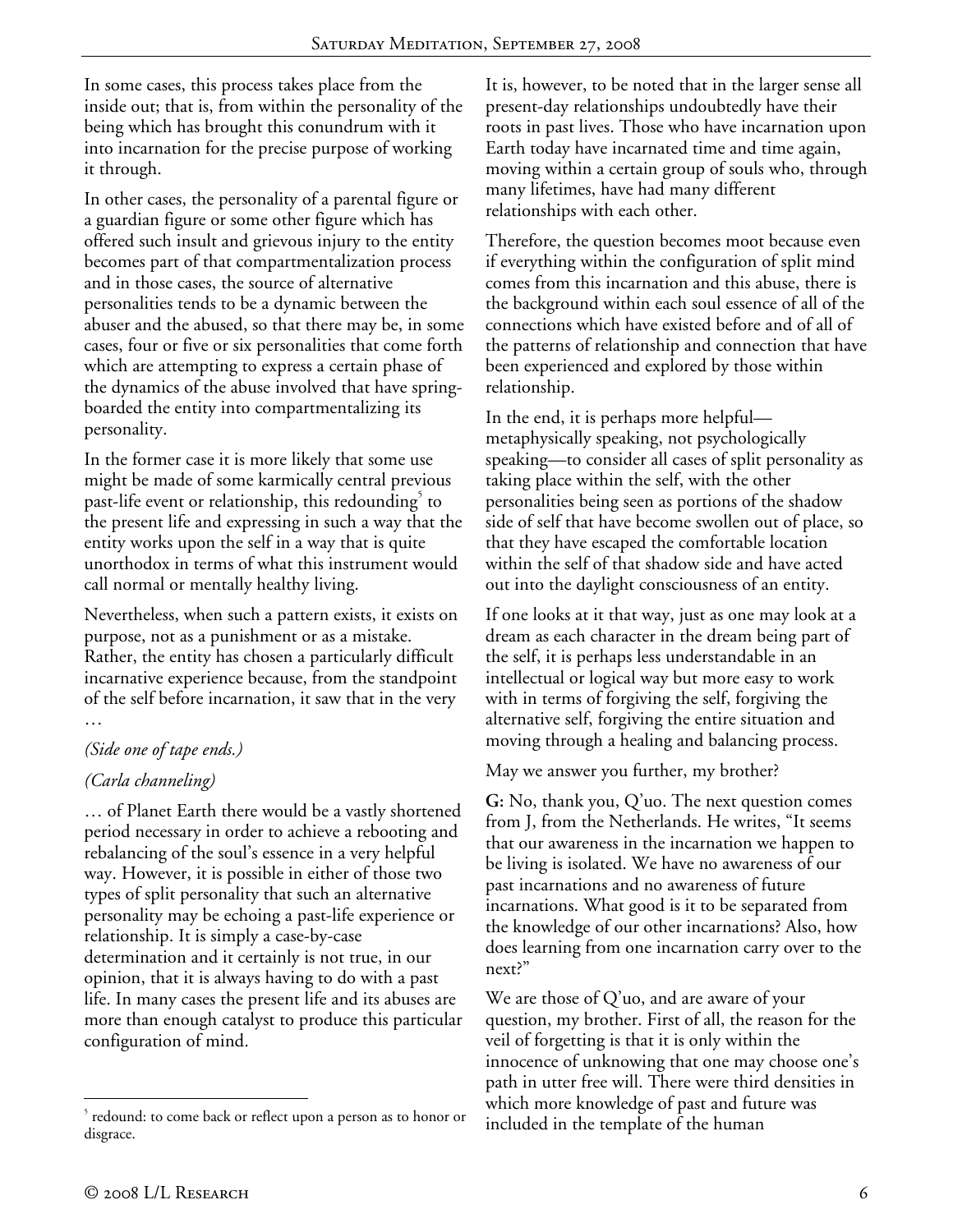consciousness. However, those third densities tended to be inefficient in preparing entities for the choice of service to self or service to others.

When there is a comfortable awareness of the grand scheme of things, there is also the temptation to take it easy and to loaf and enjoy the life as it is without making ethical choices. When the veil drops and an entity is indeed isolated within his own mind, he is then aware that his choices will make all the difference in his life and the process by which he comes to know himself and to know his mind is then innocent of any influence but his own. This is a very valuable characteristic in terms of doing a lot of metaphysical work quickly. This veil that has dropped creates a very vivid environment in which there is an enhanced feeling of personhood and the power that one has to choose.

It may seem illogical to block out the knowledge of what has come before in terms of being wellinformed as to making decisions, yet the purpose of incarnation in third density is not to be well informed, but to be uninformed; not to feel the oneness with all but to experience the catalyst of seeming isolation, so that one will organize the self, one will get to know the self, one will gather experience and begin creating a system of personal ethics that makes sense in the here and now not having to do with what has gone before.

In third density, each day is a new day; each choice is the beginning of a new life, and this is a very precious and helpful characteristic of being within the veil of forgetting.

The second part of your query, my brother, has to do with what lasts past the physical incarnation and we may say to you that your personality does not last, but your essence lasts. You have made slow and hard-won changes in the balance with which you look at life. You have gained ground in widening and deepening your perspective and your point of view in what this instrument has called "boot camp" many times, and you have developed, if we may use the simile of flowers, a certain scent or aroma and it is that scent of self that lasts. It is the essence that endures.

Many details will fall away, even within incarnation and certainly beyond it. But those things that have moved your heart, those things that have changed your point of view, those things that have softened and sweetened your nature, those are the things that endure. The beauty that you create is eternal. All else falls away.

May we ask for one final query at this time, my brother?

**G:** Your responses have been excellent, Q'uo. The final query is from M, and he asks, "Q'uo said recently that fourth-density beings can inhabit a planet with third-density entities and choose to remain unseen. I'd like to know how third-density entities share the first and second density of a planet with the higher-density entities. I imagine that the fourth density entities don't need first-density structures for shelter, but what about environmental changes made by third-density entities? How are fourth-density beings affected by this? For example, if third-density entities cut down a second-density forest, is the environment of the higher densities diminished by that act?"

We are those of  $Q'$ uo, and are aware of your query. The query itself contains some inaccuracies yet it is a delightful query and we shall do what we can to work our way through it.

Firstly, fourth density is indeed interpenetrating so heavily with third density at this time that it is quite possible for a fourth-density entity to live on your planet. However, it is not a choice that fourthdensity entities would make. Rather, if they wish to inhabit this planet at this time, they inhabit it in the inner realms. And indeed, you have many within your inner realms at this time that are fourth density.

However, the vast majority of those who have graduated from third-density Planet Earth have chosen to move into incarnation in dual-activated third density/fourth density bodies. They are wired for both densities but are governed in third density by the third-density portion of their wiring so that they are physically third-density entities.

The enhanced wiring, however, often shows through in everyday life as such entities grow up and become part of society, in that there is a certain amount of hectic energy that is different and stronger than a simple third-density wiring would permit. This creates the situation where many of your fourthdensity dual-activated beings are diagnosed with some version of Attention Deficit Disorder. This comes from the increased amount of information available to those with fourth-density wiring. It is